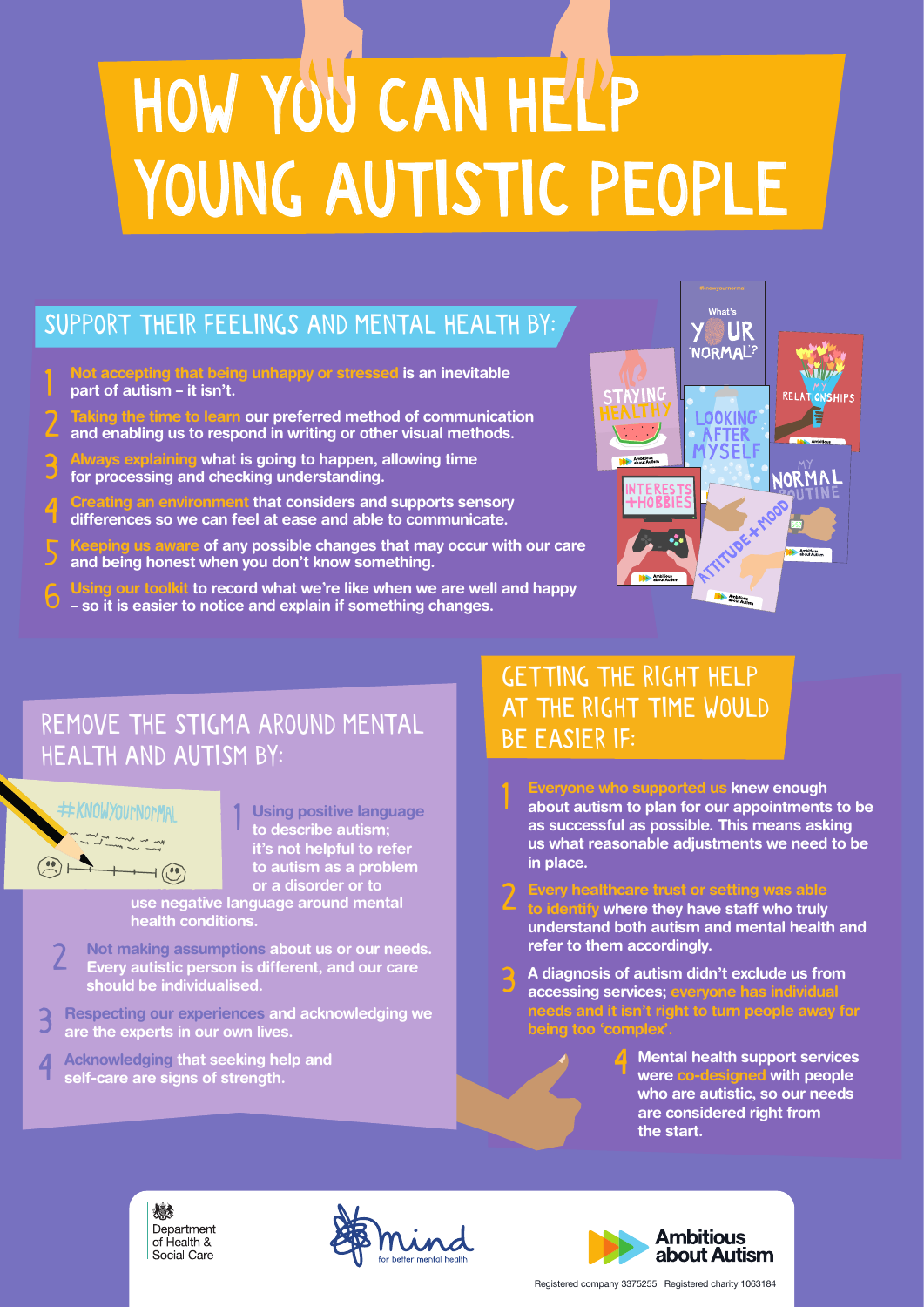### SUPPORT THEIR FEELINGS AND MENTAL HEALTH BY:

- **Not accepting that being unhappy or stressed is an inevitable part of autism – it isn't.**
- **Taking the time to learn our preferred method of communicationand enabling us to respond in writing or other visual methods.** 2
- **Always explaining what is going to happen, allowing time for processing and checking understanding.** 3
- **Creating an environment that considers and supports sensory differences so we can feel at ease and able to communicate.** 4
- **Keeping us aware of any possible changes that may occur with our care and being honest when you don't know something.** 5
	- **Using our toolkit to record what we're like when we are well and happy – so it is easier to notice and explain if something changes.**



1

6





What's

'NORMAL?

RELATIONSHIP

Ambitious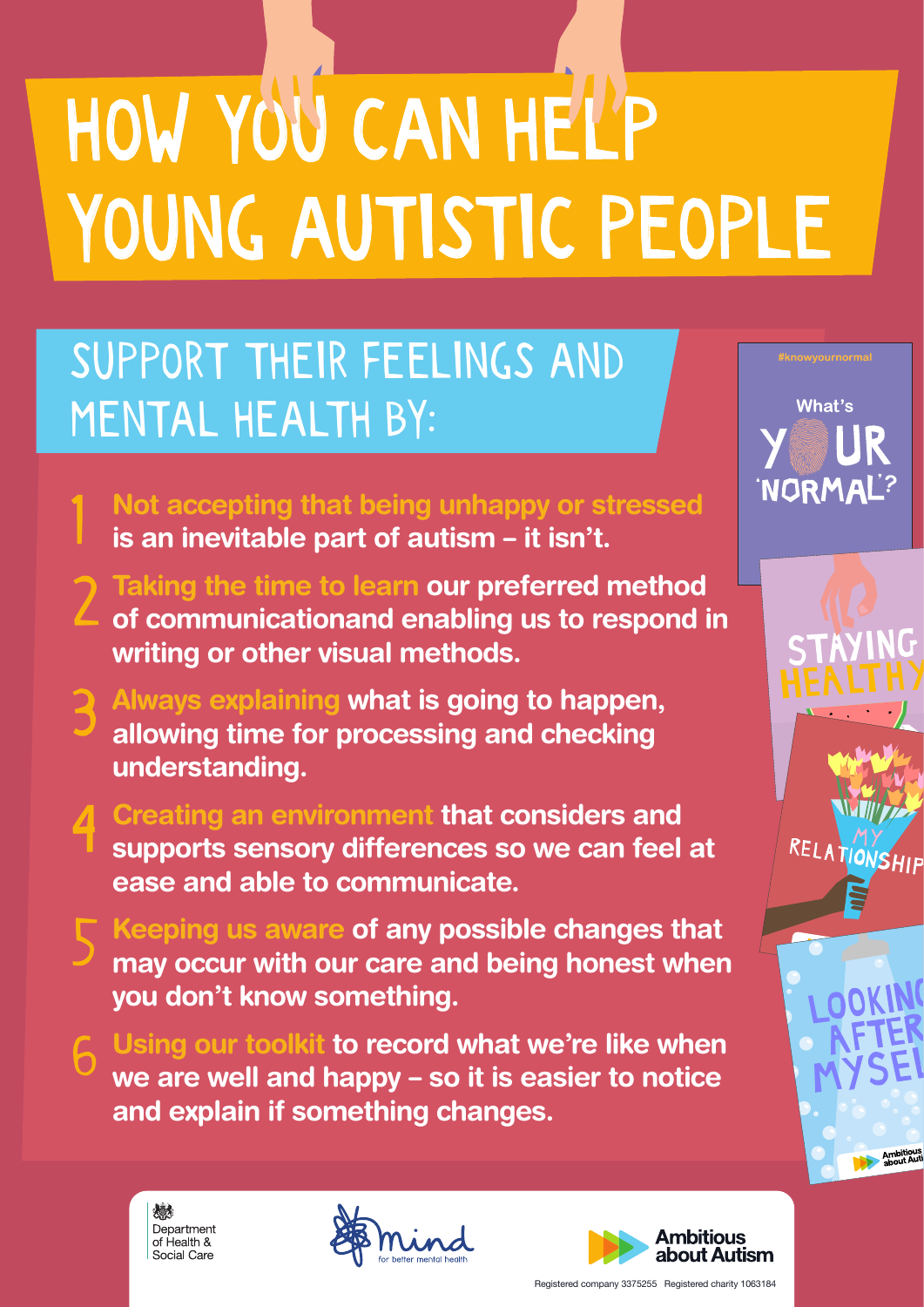REMOVE THE STIGMA AROUND MENTAL HEALTH AND AUTISM BY:



**Using positive language to describe autism; it's not helpful to refer to autism as a problem or a disorder or to use negative language around mental health conditions.**

**Not making assumptions about us or our needs. Every autistic person is different, and our care should be individualised.**

**Respecting our experiences and acknowledging we are the experts in our own lives.** 3

**Acknowledging that seeking help and self-care are signs of strength.**



2

 $\overline{4}$